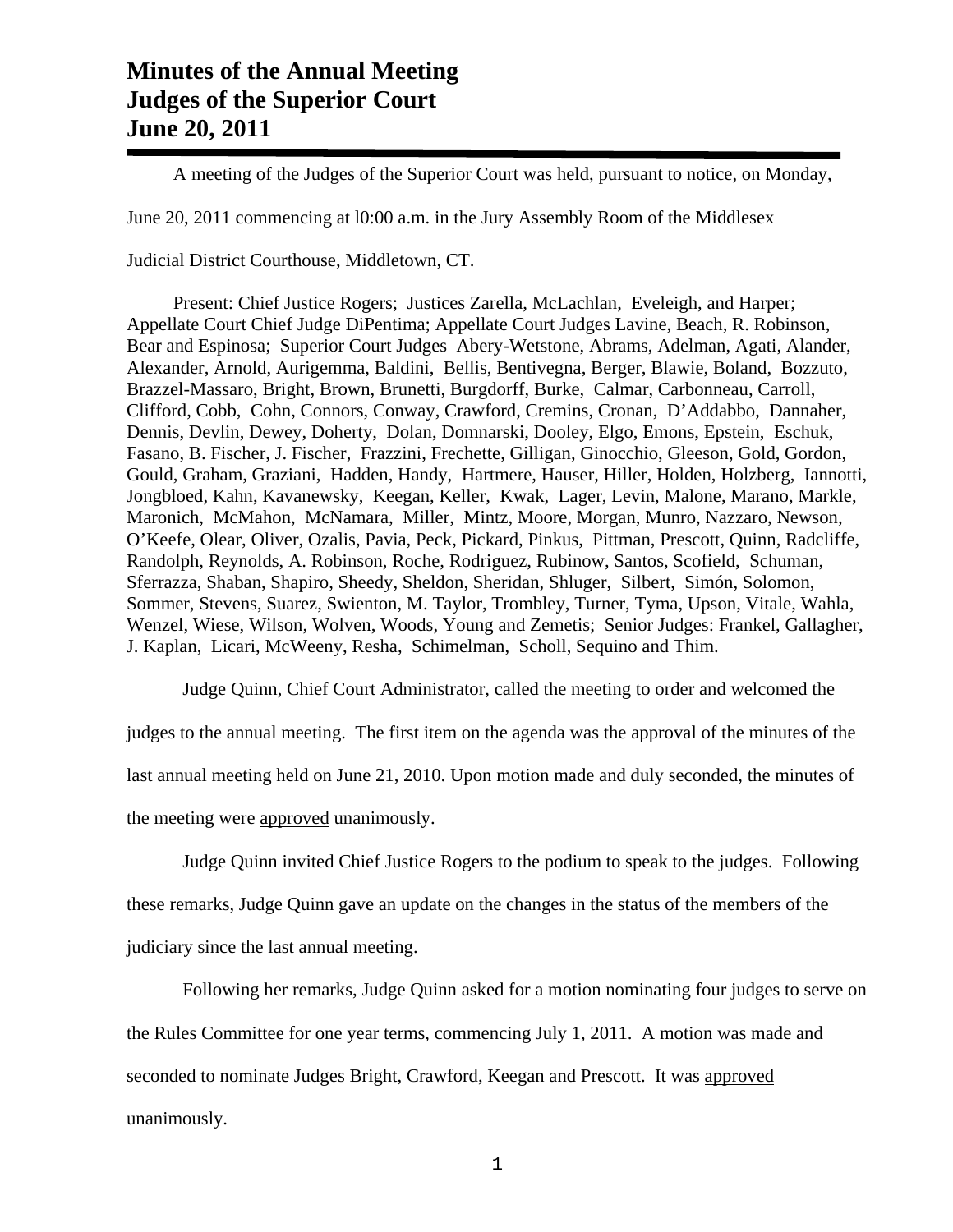Judge Quinn then advised the judges that the next order of business was to adopt a list of the names of judges which would be submitted to the Governor for appointment of one judge as a regular member of the Judicial Review Council for a term of four years commencing December 1, 2011 to replace Judge Cremins whose term is expiring. A motion was made and seconded nominating Judges Alexander and Brown. It was approved unanimously.

 Judge Quinn asked for a motion to approve all final actions taken by the Executive Committee as noted in the minutes of May 25, 2011 meeting. The motion was made, seconded and approved unanimously.

 Judge Quinn then asked for a motion to approve the recommendations made by the Executive Committee concerning annual appointments of certain Judicial Branch employees and individuals to serve on various panels and committees. These recommendations were included as Appendix C of the minutes of the May 25, 2011 Executive Committee meeting. Such motion was made, seconded and approved unanimously.

 In addition, Judge Quinn asked for a motion to appoint Attorney Daniel Adelman of New Haven as a member and Attorney Charles Filardi, Jr. of New Haven as an alternate member of the Hartford Judicial District Local Grievance Panel, covering GA # 13 and the city of Hartford for three year terms commencing July 1, 2011. The motion was made, seconded and approved unanimously.

 Next Judge Quinn asked for a motion to appoint Attorney John B. Nolan of Hartford as a member of the Hartford County Standing Committee on Recommendations for Admission to the Bar for a three year term commencing July 1, 2011. The motion was made, seconded and approved unanimously. The approved recommendations for appointments and reappointments are included as Appendix A of these minutes.

 Judge Quinn asked for a motion to adopt the following proposed vote, recommended to the judges by the Executive Committee, concerning the implementation of Recommendation #9 of the Final Report of the Committee on Court Recording Monitors and Court Reporters to eliminate the

2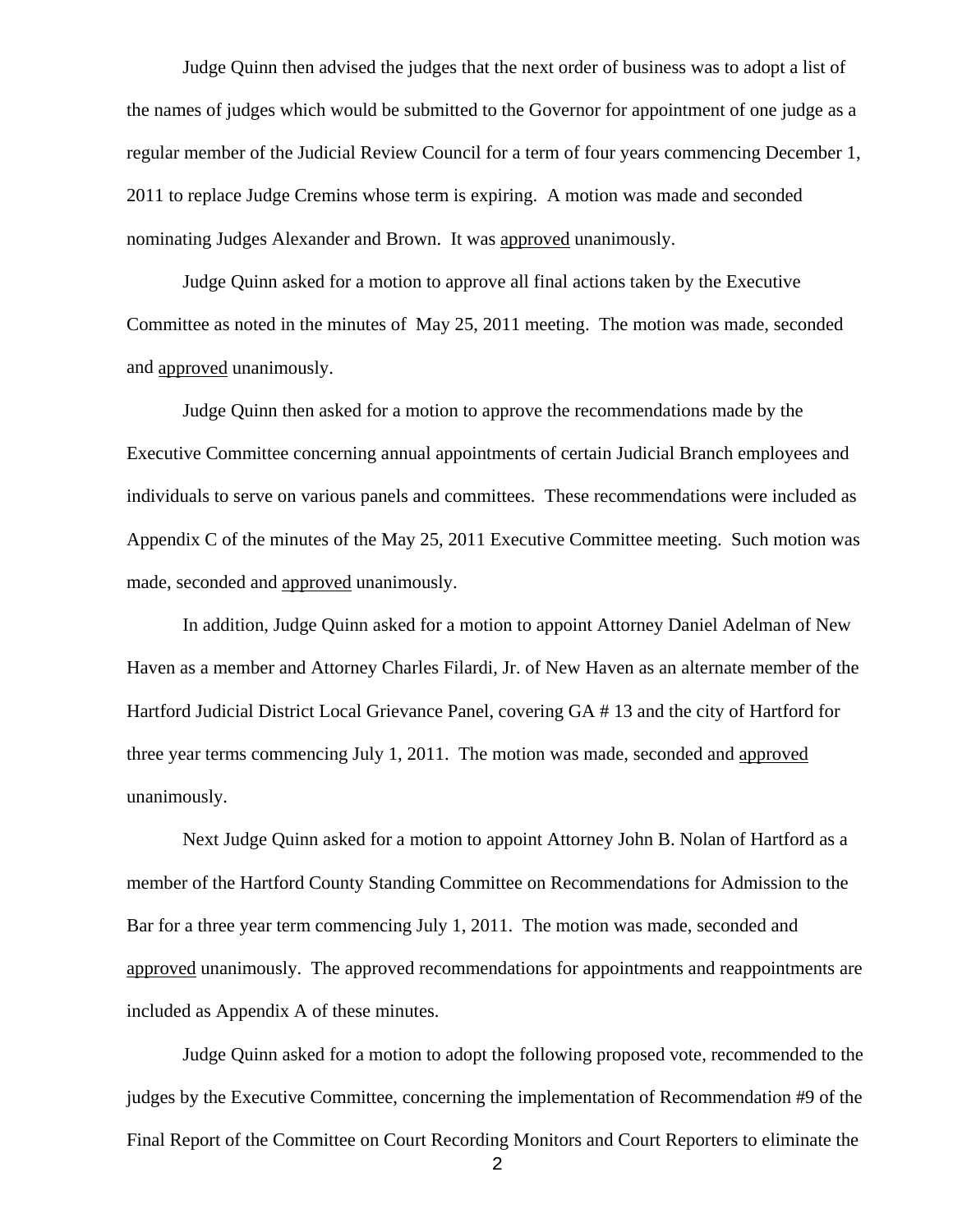use of "U-time" (compensated time off not charged to vacation, personal or sick leave) by court reporters.

> Effective July 1, 2011, notwithstanding any Judicial Branch regulations, policies and practices, official court reporters and court reporters shall not be absent from their duty stations during the work day without charging the time in accordance with the attendance policies generally applicable to Branch employees. The practice of granting paid time off to official court reporters and court reporters in accordance with regulations or policies applicable only to them is not permitted.

 The requested motion was made and seconded. During the discussion on this motion, a motion was made to amend the motion by changing the effective date to July 1, 2014. This motion was seconded. By vote of 21 in favor, 123 opposed, 3 abstaining, and 4 invalid votes the motion was not approved. Those voting in favor were Judges Adelman, Agati, Arnold, Burgdorff, Calmar, Clifford, Eschuk, Fasano, Gallagher, Gordon, Handy, McMahon, Munro, Radcliffe, Sheedy, Sheldon, Trombley, Turner, Wahla, Woods, and Zemetis. Those opposed were Judges Abery-Wetstone, Alander, Alexander, Aurigemma, Beach, Bear, Bellis, Bentivegna, Berger, Blawie, Boland, Bozzuto, Brazzel-Massaro, Bright, Brown, Burke, Carbonneau, Carroll, Cobb, Cohn, Connors, Conway, Cremins, Cronan, D'Addabbo, Danaher, Dennis, Devlin, Dewey, DiPentima, Dolan, Domnarski, Dooley, Elgo, Emons, Epstein, Espinosa, Eveleigh, B. Fischer, J. Fischer, Frankel, Frazzini, Frechette, Gilligan, Ginocchio, Gleeson, Gold, Gould, Graham, Graziani, Hadden, Harper, Hartmere, Hauser, Hiller, Holden, Holzberg, Iannotti, Jongbloed, Kahn, Kaplan, Kavanewski, Keegan, Keller, Kwak, Lager, Lavine, Licari, Malone, Marano, Markle, Maronich, McLachlan, McNamara, McWeeny, Miller, Mintz, Moore, Morgan, Nazzaro, Newson, O'Keefe, Olear, Oliver, Ozalis, Pavia, Peck, Pickard, Pinkus, Pittman, Prescott, Quinn, Resha, Reynolds, A. Robinson, R. Robinson, Roche, Rodriguez, Santos, Scholl, Schuman, Sequino, Sferrazza, Shaban, Sheridan, Shluger, Silbert, Simón, Solomon, Sommer, Stevens, Suarez, Swienton, Taylor, Thim, Tyma, Upson, Vitale, Wenzel, Wiese, Wilson, Wolven, and Young. Those abstaining were Judges Baldini, Randolph and Rubinow.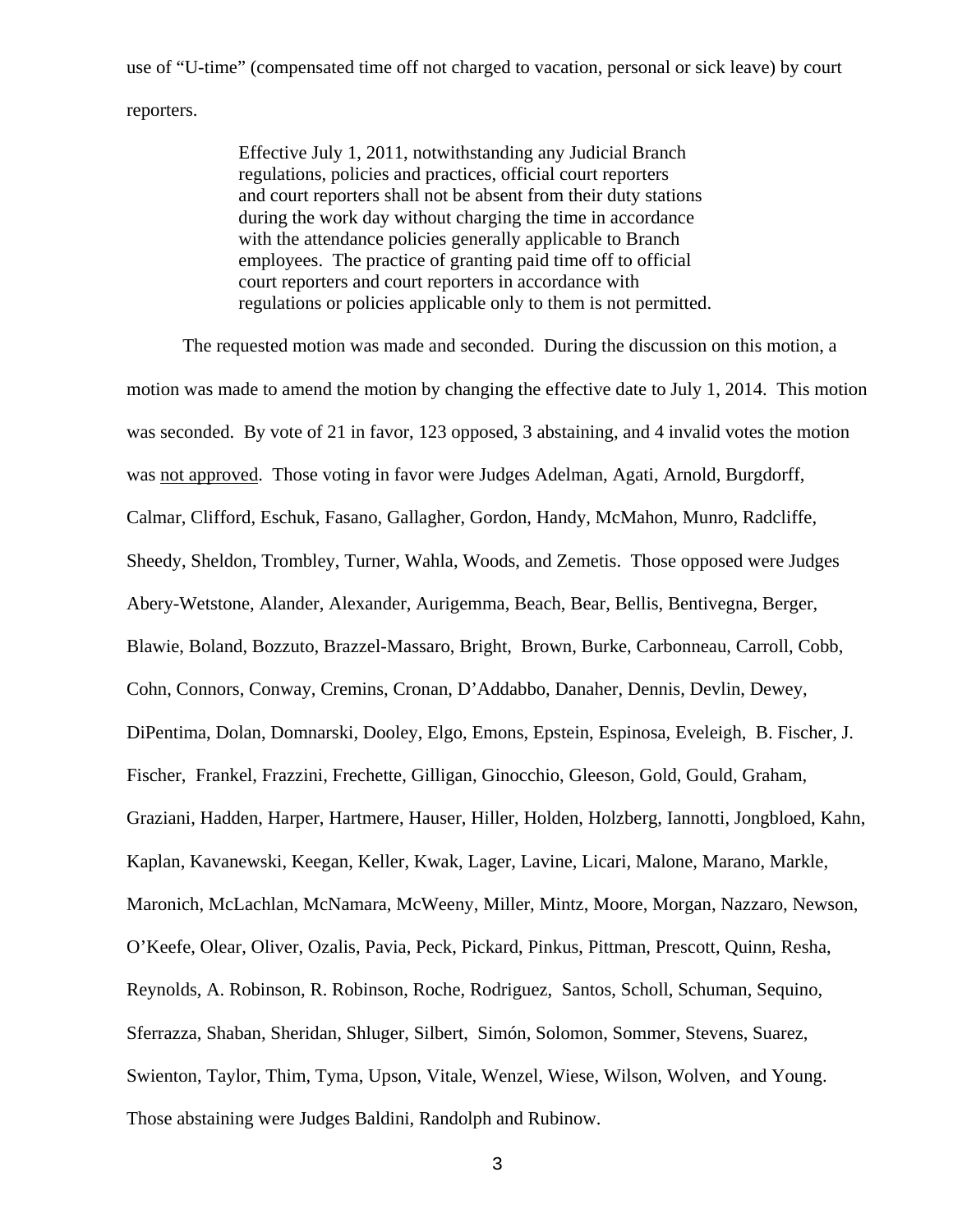A vote was taken on the original motion. By vote of 124 in favor, 10 opposed, 5 abstaining and 7 invalid votes the motion was approved. Those voting in favor were Judges Agati, Alander, Alexander, Aurigemma, Baldini, Beach, Bear, Bellis, Bentivegna, Berger, Blawie, Boland, Bozzuto, Brazzel-Massaro, Bright, Brown, Burgdorff, Burke, Carbonneau, Carroll, Clifford, Cobb, Connors, Conway, Cremins, Cronan, D'Addabbo, Danaher, Dennis, Devlin, Dewey, DiPentima, Domnarski, Dooley, Elgo, Emons, Epstein, Espinosa, Eveleigh, B. Fischer, J. Fischer, Frankel, Frechette, Gilligan, Ginocchio, Gleeson, Gold, Graham, Graziani, Hadden, Harper, Hartmere, Hauser, Hiller, Holden, Holzberg, Iannotti, Jongbloed, Kahn, Kaplan, Kavanewsky, Keegan, Keller, Kwak, Lager, Lavine, Licari, Malone, Marano, Markle, Maronich, McLachlan, McWeeny, Miller, Mintz, Moore, Morgan, Nazzaro, Newson, O'Keefe, Olear, Oliver, Ozalis, Pavia, Peck, Pickard, Pinkus, Pittman, Prescott, Quinn, Resha, Reynolds, A. Robinson, R. Robinson, Roche, Rodriguez, Santos, Scholl, Schuman, Sequino, Sferrazza, Shaban, Sheridan, Shluger, Silbert, Simón, Solomon, Sommer, Stevens, Suarez, Swienton, Taylor, Thim, Trombley, Turner, Tyma, Upson, Vitale, Wenzel, Wiese, Wilson, Woods, Young, and Zemetis. Those opposed were Judges Abery-Wetstone, Adelman, Arnold, Calmar, Gallagher, Gordon, Handy, McNamara, Munro, Radcliffe. Those abstaining were Judges Eschuk, Fasano, Randolph, Rubinow, Sheldon.

 Judge Quinn then asked for a motion to adopt the following proposed vote, recommended to the judges by the Executive Committee, concerning the establishment of civil penalties pursuant to C.G.S. §51-237 for jurors and talesmen who fail to appear when summoned.

> "The amount of the civil penalties established pursuant to §51-237 of the Connecticut General Statutes for jurors who who are summoned and fail to appear is \$125.00 and for talesman who are summoned and fail to appear is \$125.00."

The requested motion was made, seconded and approved unanimously.

Judge Quinn recognized Justice Eveleigh who gave the report of the Rules Committee. Following his report, Justice Eveleigh made the following motion,

I move the adoption of the amendments to the Practice Book and to the Code of Evidence that were mailed to you for use at this meeting, with the following further revisions: